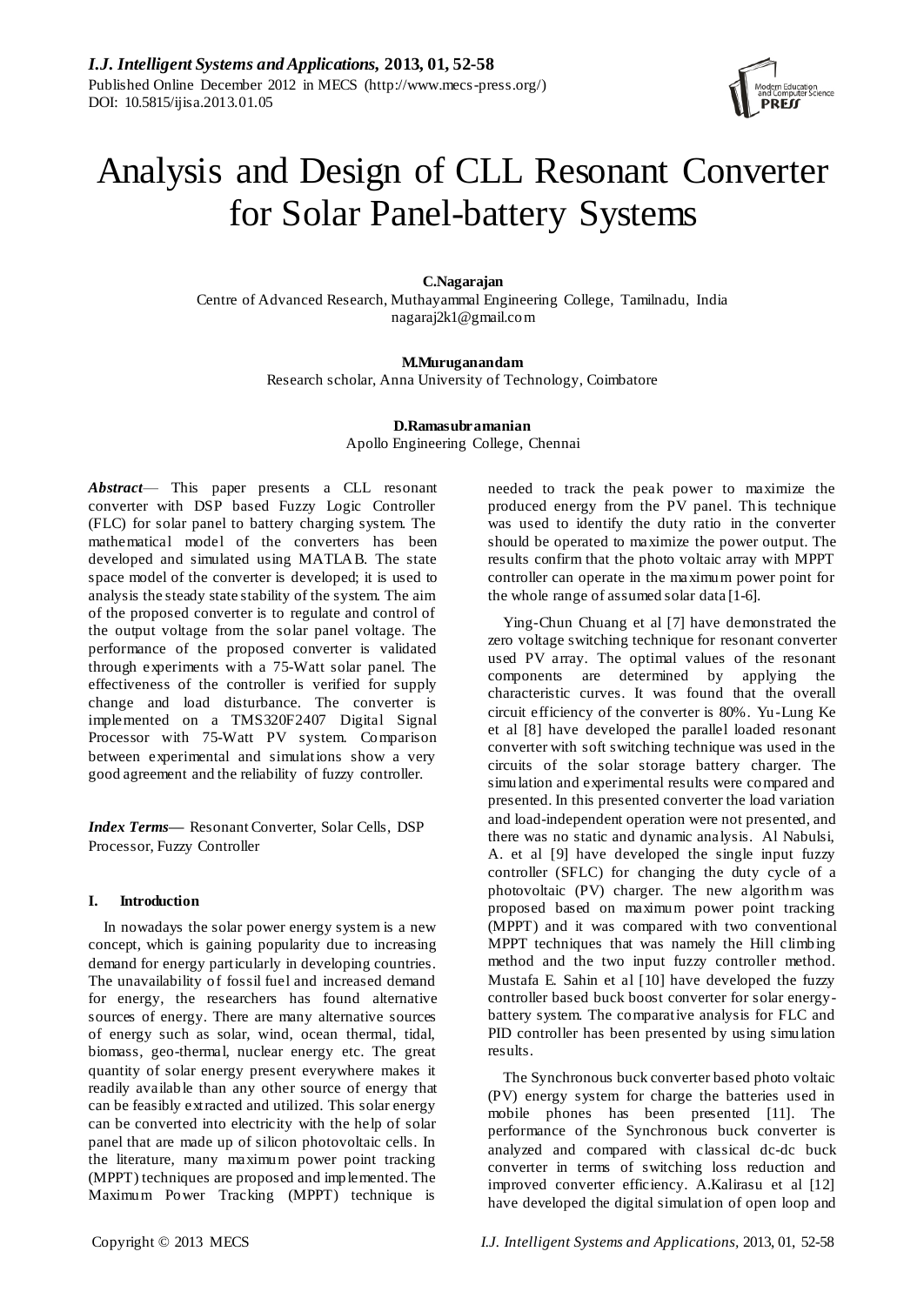closed loop controlled buck converter for solar installation. This paper deals the design of DC to DC converter and output voltage was maintained at a specified value. Step-up DC/DC converter with PV system is described and presented [13]. It provides the electrical isolation of PV panels from the grid. The converter was controlled by microcontroller processor, this method was used to track the maximum power point (MPP) and to achieve maximum available power from PV. D. C. Martins et al [14] have demonstrated the water pumping system from photovoltaic cells using a current-fed parallel resonant push-pull inverter, for residential applications in rural areas. This converter achieved the sinusoidal voltage with low harmonic distortion without the necessity of any type of modulation.

P. C. M. Bernardo et al [15] have demonstrated the buck converter controlled by P&O technique for the MPPT of the PV panel. The converter was simulated and implemented experimentally using a microcontroller. From the analysis, the converter found the better performance of the control Technique and the improvement of the efficiency of the system. Here there is no possibility of load independent operation and output voltage regulation. The Photovoltaic Simulator Simulation using Buck Converter with analysis of using bode diagram was developed by F. Yusivar et al [16].The non-linear model of PV simulator has been derived for simulation purpose. From bode plot analysis; it is found that load changes affect the system considerably. The series connected boost and buck boost dc-dc converter for power conditioning of the dc voltage provided by a photo-voltaic array. This comparative analysis of the dc-dc boost and dc-dc push pull converter were presented in [17].

Juha Huusari et al [18] have demonstrated the current-fed buck converter to interface a single photovoltaic module into a high-voltage DC grid. The dynamic characteristics of the converter were presented with closed loop operation. Marcelo Gradella Villalva et al [19] have demonstrated the buck converter with constant output voltage and variable input fed by a PV array. The transient and steady state performance of the converter was not present. This paper presents a DC/DC resonant converter suitable for renewable

energy applications. The half-bridge series-parallel (LLC) resonant circuit has been presented [20].

Form the above discussion; the peak power demand PV solar cells have become an alternative energy source for green and clean power generation. The control of the input voltage of DC-DC converters is frequently required in photovoltaic applications. In this special situation, unlike conventional converters, the output voltage is constant and the input voltage is controlled. The above literature does not deal with a closed loop controlled CLL resonant converter system for solar panel system. This paper deals the design of CLL resonant converter which makes voltage is maintained at a specified value by using the fuzzy controller. The fuzzy controller has been considering for the closed operation and the performance of the converter has been estimated with load disturbance. The proposed FLC based resonant converter is implemented on a TMS320F2407 DSP processor with 75-Watt PV system. A system configuration of the discussed converter is addressed in Section II and also in this section the mathematical model is present. In Section III, FLC design of the converter is presented. Analysis and simulation of the proposed converter is presented. Section IV the experimental results is presented and the paper is concluded in section V.

# **II. Proposed CLL Resonant Converter with Solar Panel to Battery System**

The PV energy system requires storage to meet the energy demand during period of less solar irradiation and night time. The battery storage in a solar system should be properly controlled by the controller to avoid calamitous operating condition like overcharging or frequent deep discharging. The Storage batteries account for the most PV system failures and contribute considerably to both initial and the final replacement cost. The CLL resonant converters with controller are used to maintain the output voltage as constant from the PV system for the change or variable load conditions. The converters allow the charge current to be reduced continuously in such a way that the resulting battery voltage is maintained at a particular value. The block diagram of PV panel for resonant converter with DSP processor is shown in Fig.1.



Fig. 1: Block diagram of Solar panel to battery storage system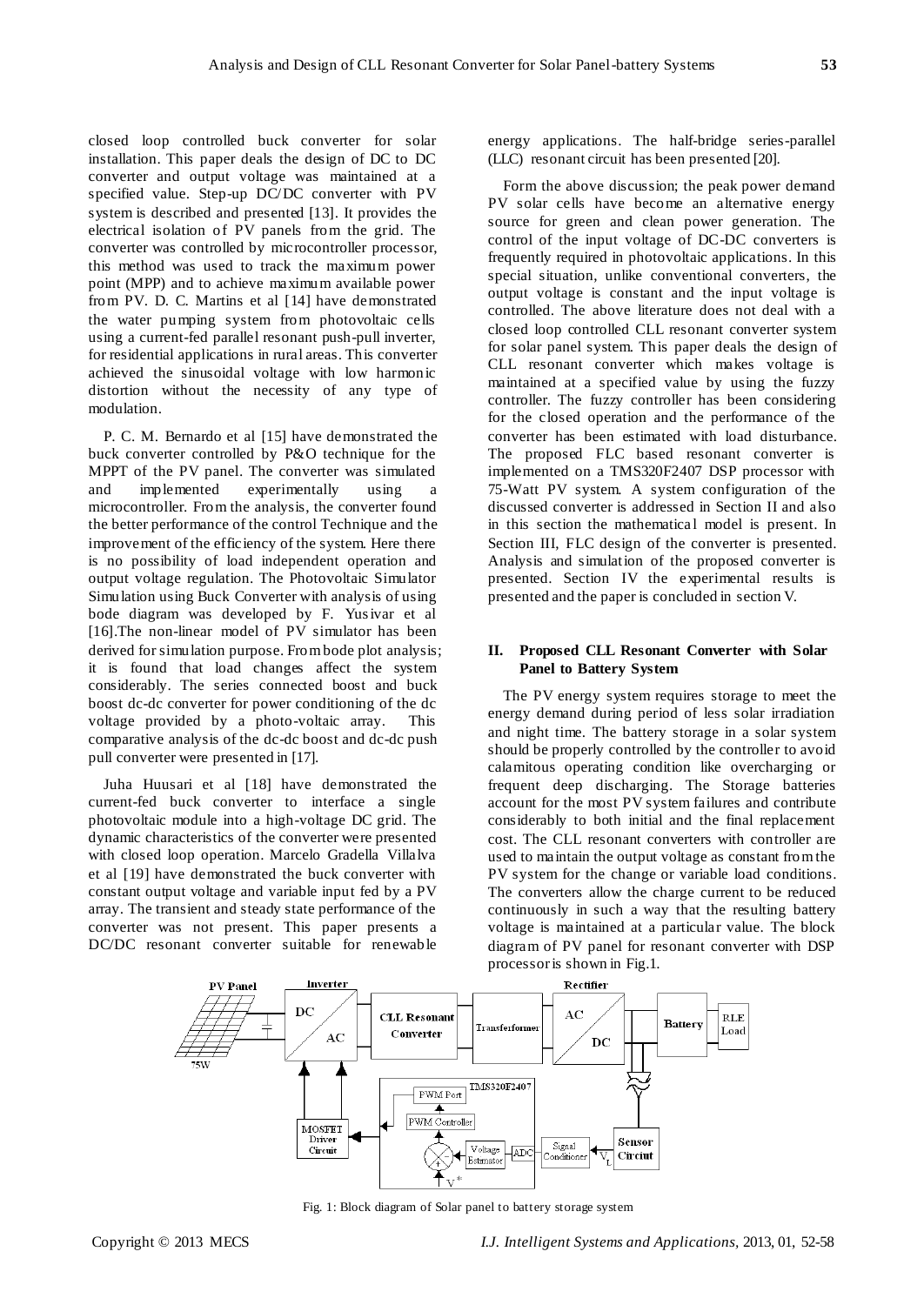The CLL resonant converter power converter structure is shown in Fig.2. The primary DC/AC converter is a four quadrant bridge converter. The Switches  $S_1-S_4$  is operated at a time one of the switches conducts and other is off. Due to this conduction, it minimizes voltage drop on low voltage input side. The switches share the current equally providing and conduct period at 50% duty cycle and  $180^0$  out of phase. The square wave from the switches is applied to the transformer will flow through the diodes of MOSFET leading to zero voltage turn on. The motor load is connected across the bridge rectifier through  $C_0$ . For the analysis, it is assumed that the converter operates in the continuous conduction mode and the semiconductors have ideal characteristics.



Fig. 2: CLL Resonant Converter circuit

#### **2.1 Stability Analysis of CLL RC Using State Space Model**

The equivalent circuit of CLL RC is shown in figure 3. The mathematical modeling using state space technique can be obtained assuming that all the components are ideal.



Fig. 3: Equivalent Circuit of CLL RC

The transfer function for the CLL RC is given below from figure 3. Appling KVL for the loop  $I_1$  and  $I_2$  we obtain

$$
\frac{Y_0(s)}{u_i(s)} = \frac{L_2 C_1 C_0 s}{L_1 L_2 C_0 s^2 + (L_2 C_0 + L_2 C_1)}
$$

The state space representation is a mathematical model of a physical system as a set of input, output and state variables related by differential equations. It provides a convenient and compact way to model and analyze systems with multiple inputs and outputs. However the reason for including the state equation is sufficient information to describe the system behavior. The state model should also be able to given in its solution the time history of the state variables.

Taking inverse Laplace transform in equation and the state space equations are

$$
\dot{X}_1 = x_2 \tag{1}
$$

$$
\dot{X}_2 = \frac{U}{L_1 L_2 C_o} - \frac{(L_2 C_0 + L_2 C_1) x_1}{L_1 L_2 C_o} \tag{2}
$$

In above state space equations are written as in matrix form. The State Space model for CLL RC is

$$
\begin{bmatrix} \dot{X}_1 \\ \dot{X}_2 \end{bmatrix} = \begin{bmatrix} 0 & 1 \\ -\frac{L_2 C_o + L_2 C_1}{L_1 L_2 C_o} & 0 \end{bmatrix} \begin{bmatrix} x_1 \\ x_2 \end{bmatrix} + \begin{bmatrix} 0 \\ 1 \\ L_1 L_2 C_o \end{bmatrix} U
$$
\n(3)

The output equation is

$$
y_0 = \begin{bmatrix} 0 & L_1 C_1 C_o \end{bmatrix} \begin{bmatrix} x_1 \\ x_2 \end{bmatrix}
$$
 (4)

# **III. Results and Discussion**

#### **3.1 Fuzzy Logic Control (FLC)**

Fuzzy control involves three stages: fuzzification, inference or ru le evaluation and defuzzification. SPRC is modeled using MATLAB software. Fuzzy control is developed using the fuzzy toolbox. The fuzzy variables 'e', 'ce' and 'Δu' are described by triangular membership functions. Table I shows the fuzzy rule base created in the present work based on intuitive reasoning and experience. The linguistic labels are divided in to five groups. These are NB- Negative Big, NS-Negative Small, Z- Zero, PB-Positive Big, PS-Positive Small. The three dimensional representations of the fuzzy rules are shown in fig.4

It can inferred that the output voltage is far from the reference value, then the change of switching frequency  $(\Delta u)$  must be large so as to bring the output to the reference value quickly. The output voltage approaches the reference value, and then a small change of switching frequency is necessary and if the output voltage is near the reference value and is approaching it rapidly, then the frequency must be kept constant so as to prevent overshoot. It is also seen that if the output voltage changes even after reaching the reference value then the change of frequency must be changed by a small amount to prevent the output from moving away.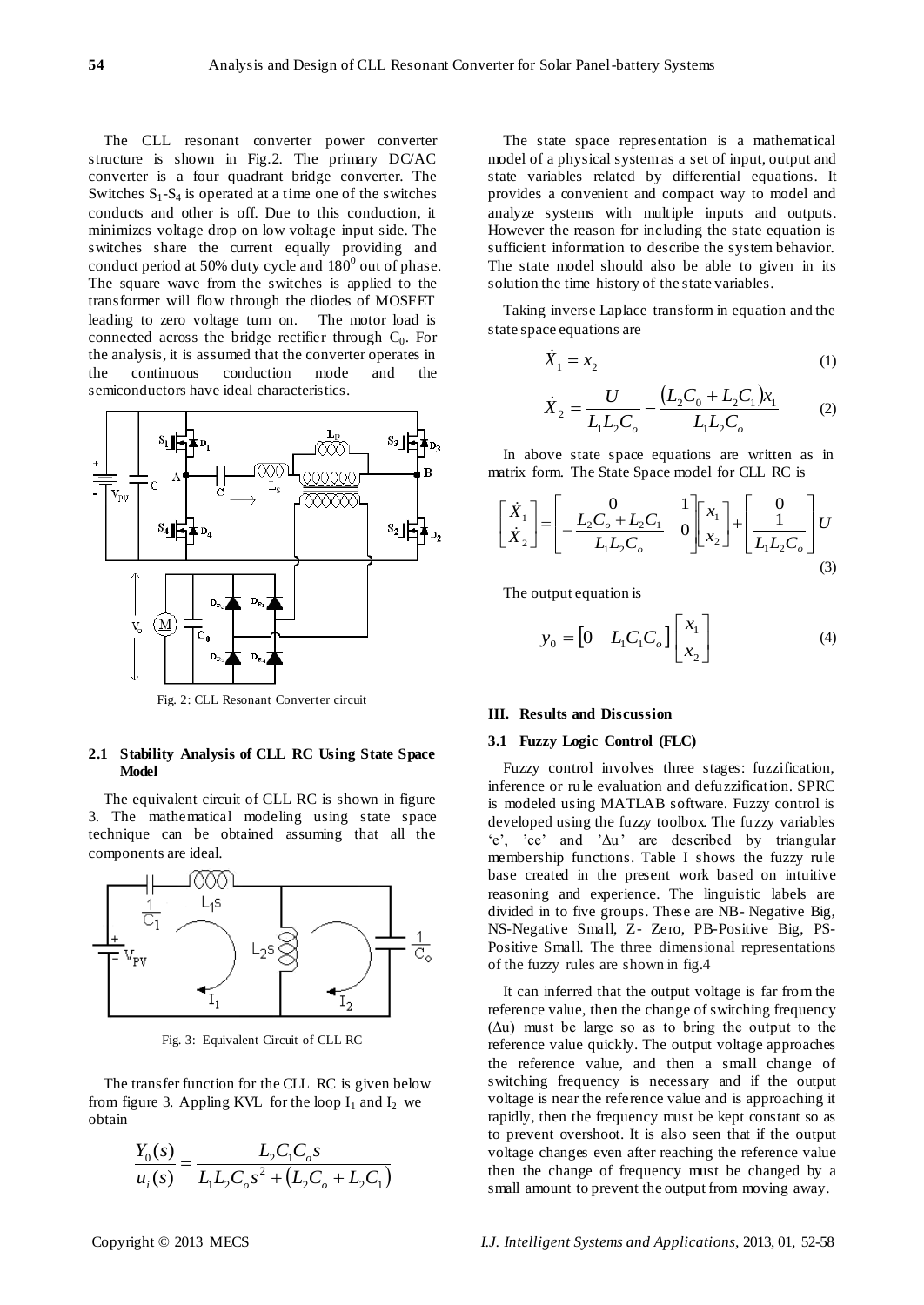| Error                 |           |           |           |           |           |           |  |
|-----------------------|-----------|-----------|-----------|-----------|-----------|-----------|--|
| error<br>.크<br>Change |           | NB        | <b>NS</b> | Z         | <b>PS</b> | PB        |  |
|                       | NB        | NB        | NB        | NB        | <b>NM</b> | Z         |  |
|                       | <b>NS</b> | NB        | <b>NM</b> | <b>NS</b> | Ζ         | <b>PM</b> |  |
|                       | Z         | NB        | <b>NS</b> | Z         | <b>PS</b> | PB        |  |
|                       | PS        | <b>NM</b> | Z         | PS        | <b>PM</b> | PB        |  |
|                       | PB        | Ζ         | PM        | PB        | PB        | PB        |  |

Table. I: Fuzzy Rules



Fig. 4: Three-dimensional representation of fuzzy rules

# **3.2 Simulation Results**

The Design procedure of the converter was presented [4, 9, 17, 18]. The closed loop simulation using FLC is carried out using MATLAB/Simulink software. Depending on error and the change in error, the value of change of switching frequency is calculated. The Fuzzy set parameters instruction and function blocks available in MATLAB are used to update the new switching frequency of the pulse generators. The entire system is simulated with a switching frequency of 100 KHz. The overshoot and settling time is less and the response is oscillatory. The parameters of the 150 Watt solar panel are shown in Table II.

| Parameter             | Value  |
|-----------------------|--------|
| Max.Power             | 150W   |
| Open Circuit Voltage  | 21.9V  |
| Short Circuit Voltage | 9.69A  |
| Voltage at Max.Power  | 17.58V |
| Current at Max Power  | 8.37A  |

It can be seen from the Fig. 5 that the after an initial transient the output voltage are good accuracy, showing a good tracking performance of the controller. The input voltage of the converter is shown in Fig 5a. An external disturbance of step rise in input voltage of 2V is applied at  $t = 0.5$  sec as shown in Fig 5 b. The closed loop system with load disturbance is shown in Fig 5c. The Output voltage is sensed and it is compared with a reference voltage. Then the error is processed by a FLC. The output of FLC adjusts the pulse width to maintain the output voltage constant. The output voltage reduces and reaches the set value. The fuzzy logic controller controls the output voltage with less settling time it's nearly 0.02msec. Also the percentage overshoot in output voltage is reduced to 0V.



Fig. 5: (a) Input voltage with supply change (10 to 12 V), (b) Output voltage for step change in voltage (12V) fed Drive. t= 0.5ms,

(c) output voltage for step change in load fed Drive.  $t = 0.45$ ms

#### **3.3 Stability Analysis**

Figure 6 represents the stability investigation of the converter using the extended nyquist function technique and bode plot. The stability is determined if  $G(s)H(s)$ contour in the  $G(s)H(s)$  plan corresponding to nyquist contour in s-plan encircles the point  $-1+j0$  in the anticlockwise direction as many times as the number of right half s-plan poles of G(s)H(s), then the closed loop

Copyright © 2013 MECS *I.J. Intelligent Systems and Applications,* 2013, 01, 52-58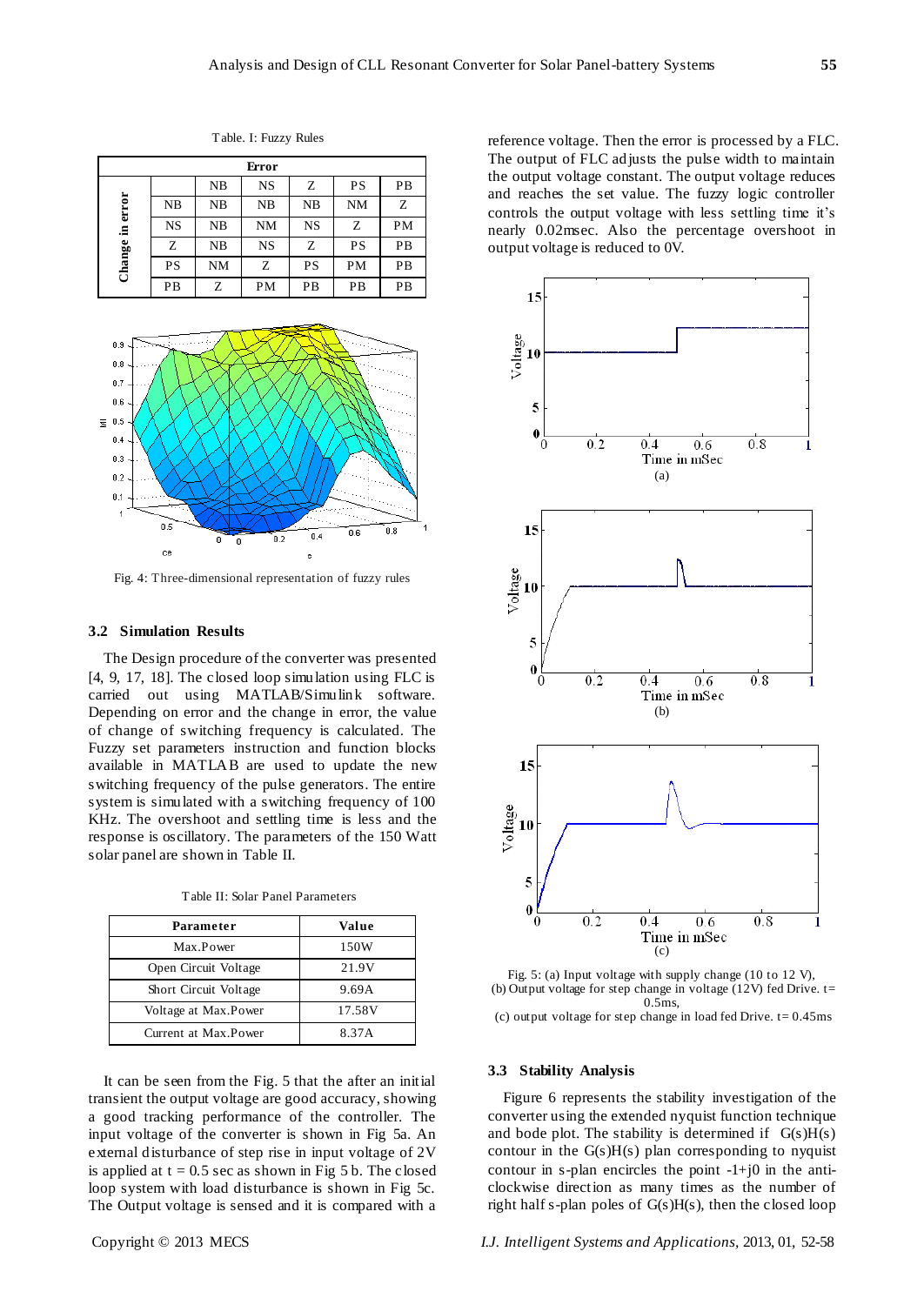system is stable. There is no encirclement of  $-1+j0$ point. This implies that the system is stable if there are no poles of  $G(s)$   $H(s)$  in the right half s-plan. If there are poles on right half s-plan then the system is unstable.



Fig. 6: Stability analysis CLL RC by using nyquist technique

The plot has drawn for CLL RC from the state space model equations (3 and 4). It is found that the Resonant Converter circuit is stable for the system parameters variations. It is observed that  $-1+i0$  point is encircled in the both direction in one time. Hence net encirclement is zero. Also the open loop system has no poles at the right half of s-plan.

#### **IV. Experimental Results**

The proposed converter is designed and implemented with closed loop operation. A prototype CLL RC is operating at 100 KHz was designed. The Digital Signal Processor TMS320F2407 is used for the realization of the proposed control techniques. The event manager module of the DSP generates the firing pulses. Opto couplers HCPL 4506 provides isolation between the event manager module of DSP and gates of MOSFET switches. The PWM signal from the DSP is not capable of driving MOSFET. In order to strengthen the pulses, IR2110 driver is used for each firing pulses.

A drop in the actual voltage, the FLC controller to increase the duty cycle of the inverter switches thereby increasing the output voltage of the converter to reach the reference value. The actual voltage after suitable signal conditioning is fed to the on chip ADC of DSP. The signal instruction cycle execution time of the processor is 50 ns. The error between the reference and actual voltage are maintained by DSP controller. Its to provide an appropriate change in duty cycle of the firing pulses to the inverter circuit so as to maintain the output voltage constant in spite of load and supply disturbance. The change in load from 0.9 Amps to 0.75 Amps are applied to the converter and performance of the converter results are shown. The RC for supply voltage disturbance is applied and the results presented. It can be concluded that the CLL RC settles at a new value after a load and supply disturbance.







Fig.7: (a) output voltage without disturbance fed Drive [CH1: Voltage (Volt. Scale: 5 V/div.)],

(b) Output voltage with load disturbance fed Drive [CH1:Output Voltage (Volt. Scale: 10 V/div.)],

(c) Output voltage with change in Supply fed Drive [CH1: Output Voltage (Volt. Scale: 10 V/div.)]

The results show the good performance of the whole design. One can conclude that the controller is capable of operating under load- independent operation, again,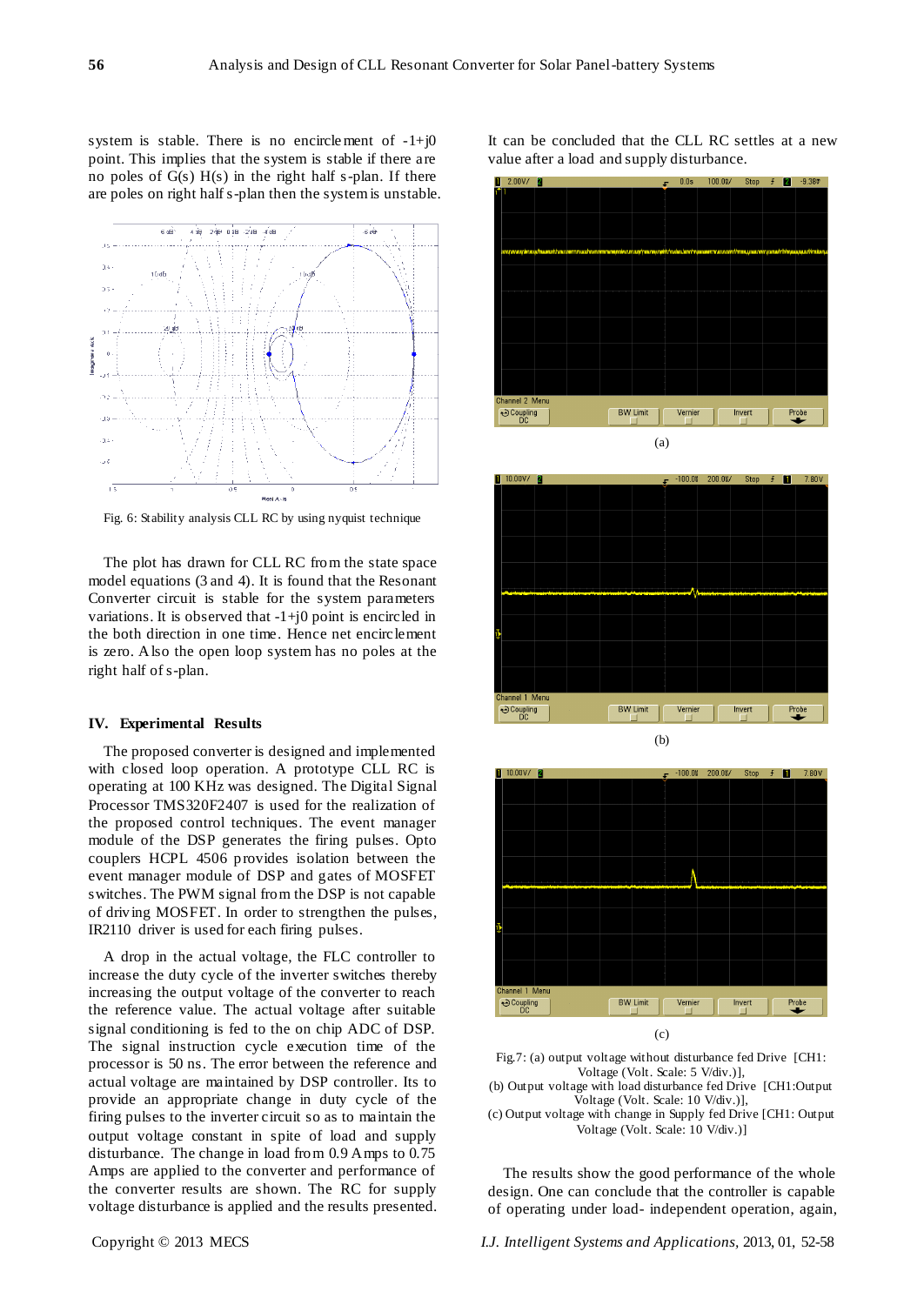it can be seen that the output follows the reference with good accuracy and better dynamic performances. It can be seen that, the output voltage is regulated well within 1 seconds for both load and supply voltage changes. It is proved that the settling time is reduced in CLL RC with effectively and forces the converter to settles quickly to follow reference output voltage after a load change and supply disturbance.

# **V. Conclusion**

In this paper, a DSP based fuzzy controlled CLL RC for solar energy-battery charging system fed with Drive has been presented. The proposed converter has been designed with MATLAB/Simulink and simulation results have been obtained. The converter performance was estimated under load and supply disturbance. It can be seen from the results that there is overshoot in output voltage and no need for any change in parameters to stable the system. The steady state stability of the system has been analyzed by using transfer function model. The A TMS320F2407 DSP was used to implement the controller. The experiment results are compared with the simulation results. The results show that the feedback system with proposed controller is effective in tracking the reference as well as in stabilizing the output voltage under various disturbances.

#### **References**

- [1] Tamer T.N. Khatib, Azah Mohamed and Nowshad Amin. A New Controller Scheme for Photovoltaic Power Generation Systems. European Journal of Scientific Research, Vol.33, No.3 (2009), pp.515- 524.
- [2] Hans Ertl,Johann W.Kolar and Franz C.Zach. A Novel Multi cell DC-AC Converter for application in renewable energy systems.  $43<sup>rd</sup>$  Int. Conf. on Power Conversion and Intelligent Motion, Germany, June 19-21, 2001, pp.1-8.
- [3] Jaya N. Ingole, Madhuri A. Choudhary and R.D. Kanphade. PIC based solar charging controller for battery, International Journal of Engineering Science and Technology (IJEST), Vol. 4 No.02 February 2012
- [4] Johan H. R. Enslin, Mario S. Wolf, Daniël B. Snyman, and Wernher Swiegers. Integrated Photovoltaic Maximum Power Point Tracking Converter, IEEE Transactions on Industrial Electronics, Vol. 44, no. 6, December 1997, pp. 769-773.
- [5] Roberto Faranda and Sonia Leva, Energy comparison of MPPT techniques for PV Systems. WSEAS Transactions on Power Systems, Issue 6, Volume 3, June 2008.
- [6] Tamer T. N. Khatib, A. Mohamed, N. Amin and K. Sopian. An Efficient Maximum Power Point Tracking Controller for Photovoltaic Systems Using New Boost Converter Design and Improved Control Algorithm, WSEAS Transactions on Power Systems, Issue 2, Volume 5, April 2010.
- [7] [Ying-Chun Chuang](http://ieeexplore.ieee.org/search/searchresult.jsp?searchWithin=p_Authors:.QT.Ying-Chun%20Chuang.QT.&newsearch=partialPref) and [Yu-Lung Ke,](http://ieeexplore.ieee.org/search/searchresult.jsp?searchWithin=p_Authors:.QT.Yu-Lung%20Ke.QT.&newsearch=partialPref) A Novel High-Efficiency Battery Charger With a Buck Zero-Voltage-Switching Resonant Converte[r.](http://ieeexplore.ieee.org/xpl/RecentIssue.jsp?punumber=60) [IEEE Transactions on](http://ieeexplore.ieee.org/xpl/RecentIssue.jsp?punumber=60) Energy Conversion, Vol. 22, Issue: 4, Dec. 2007, pp.848 – 854
- [8] [Yu-Lung Ke,](http://ieeexplore.ieee.org/search/searchresult.jsp?searchWithin=p_Authors:.QT.Yu-Lung%20Ke.QT.&newsearch=partialPref) [Ying-Chun Chuang,](http://ieeexplore.ieee.org/search/searchresult.jsp?searchWithin=p_Authors:.QT.Ying-Chun%20Chuang.QT.&newsearch=partialPref) [Mei-Sung](http://ieeexplore.ieee.org/search/searchresult.jsp?searchWithin=p_Authors:.QT.Mei-Sung%20Kang.QT.&newsearch=partialPref)  [Kang,](http://ieeexplore.ieee.org/search/searchresult.jsp?searchWithin=p_Authors:.QT.Mei-Sung%20Kang.QT.&newsearch=partialPref)[Yuan-Kang Wu](http://ieeexplore.ieee.org/search/searchresult.jsp?searchWithin=p_Authors:.QT.Yuan-Kang%20Wu.QT.&newsearch=partialPref) and Chien-Chih Yu, Solar power battery charger with a parallel-load resonant converter, [Industry Applications Society Annual](http://ieeexplore.ieee.org/xpl/mostRecentIssue.jsp?punumber=6064644)  [Meeting \(IAS\), 2011, O](http://ieeexplore.ieee.org/xpl/mostRecentIssue.jsp?punumber=6064644)rlando, FL, 9-13 Oct. 2011 pp.  $1 - 8$ .
- [9] [Al Nabulsi, A.](http://ieeexplore.ieee.org/search/searchresult.jsp?searchWithin=p_Authors:.QT.Al%20Nabulsi,%20A..QT.&newsearch=partialPref) [Dhaouadi, R. A](http://ieeexplore.ieee.org/search/searchresult.jsp?searchWithin=p_Authors:.QT.Dhaouadi,%20R..QT.&newsearch=partialPref)nd [Rehman, H.-U,](http://ieeexplore.ieee.org/search/searchresult.jsp?searchWithin=p_Authors:.QT.Rehman,%20H.-U..QT.&newsearch=partialPref) Single input fuzzy controller (SFLC) based maximum power point tracking[,4th International](http://ieeexplore.ieee.org/xpl/mostRecentIssue.jsp?punumber=5771302)  [Conference on](http://ieeexplore.ieee.org/xpl/mostRecentIssue.jsp?punumber=5771302) [Modeling, Simulation and Applied](http://ieeexplore.ieee.org/xpl/mostRecentIssue.jsp?punumber=5771302)  [Optimization \(ICMSAO\), 2011,](http://ieeexplore.ieee.org/xpl/mostRecentIssue.jsp?punumber=5771302) KualaLumpur, 19-21 April 2011, pp.1 – 5.
- [10] [Sahin, M.E.](http://ieeexplore.ieee.org/search/searchresult.jsp?searchWithin=p_Authors:.QT.Sahin,%20M.E..QT.&newsearch=partialPref) [Okumus, H.I.](http://ieeexplore.ieee.org/search/searchresult.jsp?searchWithin=p_Authors:.QT.Okumus,%20H.I..QT.&newsearch=partialPref) Fuzzy logic controlled buck-boost DC-DC converter for solar energybattery system, [International Symposium on](http://ieeexplore.ieee.org/xpl/mostRecentIssue.jsp?punumber=5935581) Innovations in Intelligent Systems and Applications (INISTA), Istanbul, 15-18 June 2011,pp. 394 – 397.
- [11] B.ChittiBabu, S.R.Samantaray, Nikhil Saraogi, M.V. Ashwin Kumar, R. Sriharsha and S, Karmaker, Synchronous Buck Converter based PV Energy System for Portable Applications, Proceedings of the IEEE students Technology symposium 2011, Kharagpur, Jan.14-16-2011.
- [12] A.Kalirasu and S.S.Dash, Modeling and Simulation of Closed Loop Controlled Buck Converter for Solar Installation, International Journal of Computer and Electrical Engineering, Vol. 3, No. 2, April, 2011
- [13] R. D. O. Reiter, J. R. Pinheiro, A. Péres, L. Michels and S. V. G. Oliveira, Digital controller for an isolated Step-Up DC-DC converter based on three-phase high-frequency transformer for grid-connected PV applications, International Conference on Renewable Energies and Power Quality (ICREPQ'12),Spain, 28th to 30th March, 2012.
- [14] D. C. Martins, M. Mezaroba, O. H. Gonçalves and A. S. de Andrade, PV Water Pumping System Using a Current-Fed Parallel Resonant Push-Pull Inverter for Rural Area Applications, Asian J. Energy Environ., Vol. 5, Issue 3, (2004), pp. 171- 196.
- [15] P. C. M. Bernardo, Z. M. A. Peixoto and L.V. B. Machado Neto, A High Efficient Micro-controlled